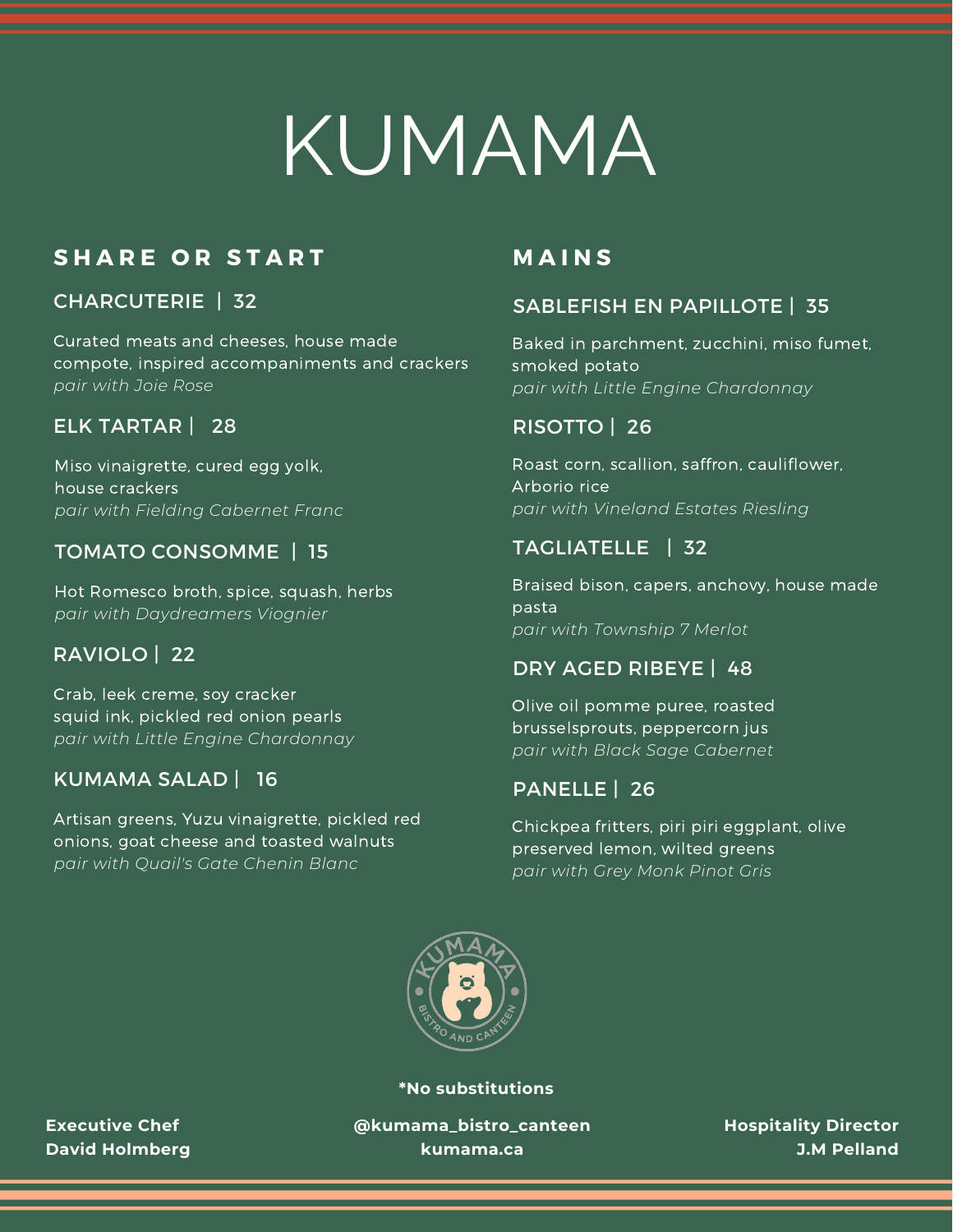

#### **R I S E A N D S H I N E**

#### FRENCH OMELETTE | 16

French style omelette with seasonal fillings. Served with a side salad.

#### FRENCH TOAST | 18

House made brioche, bacon, creme fraiche, maple syrup, apple compote

#### HIKER BOWL | 20

Ancient grains, vegetables, tahini, chili jam. Choice of bacon or marinated tofu.

#### BREAKFAST SANDWICH | 17

Over easy egg, charred jalapeno aioli, aged Cheddar, house made bacon, ham and Brioche bun. Served with side salad

#### PARFAIT | 15

Honey yoghurt, macerated fruit, house granola

#### PATATAS BRAVAS | \$9

Crispy house potatoes, spices and dressing

#### **\*No substitutions**

#### **A D D I T I O N A L**

COCO'S STICKY BUN | \$6 EGG | \$3 TOFU | \$3 HOUSE BACON | \$4 CROISSANT | \$5 COCO'S SCONES | \$5 COCO'S MUFFINS | \$6

#### **B O O Z Y ( A F T E R 1 0 A . M . )**

MIMOSA | \$8

Choice of orange or strawberry lemonade

#### BOURBON SMASH | \$14

Bourbon, blackberry, mint, citrus, soda

#### MOUNTAIN JOE | \$9

Park distilling vodka, Blackbird coffee, honey and oat milk infuded with nitrogen

#### PARK CAESAR | \$9

Vegan Caesar made with Bird's Eye Chili Vodka, in collaboration with Bow Valley BBQ

#### ADD BAILEYS | \$6

**Executive Chef David Holmberg** **@kumama\_bistro\_canteen kumama.ca**

**Hospitality Director J.M Pelland**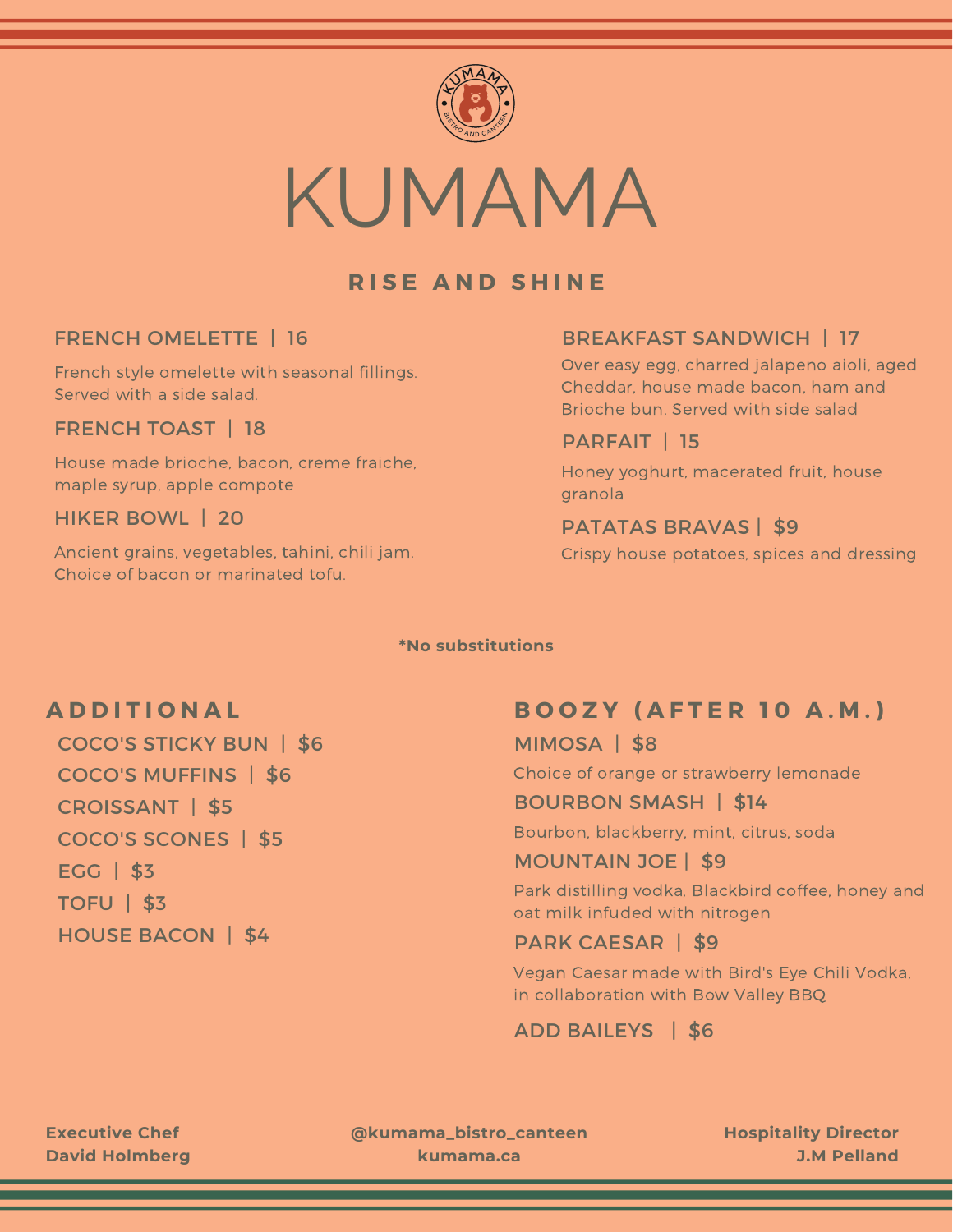

## **ESPRESSO**

| Kumama Blend Coffee        | 4 |
|----------------------------|---|
| Americano                  | 4 |
| Espresso                   | 4 |
| Double Espresso            | 5 |
| Cappuccino                 | 6 |
| Latte                      | 7 |
| Caramel Macchiato          | 8 |
| <b>Flat White</b>          | 7 |
| Mocha                      | 8 |
| *Sub Oat or Almond milk    | 1 |
| *All drinks available iced |   |

## **ADD**

| Caramel Syrup |  |
|---------------|--|
| Vanilla Syrup |  |
| Caramel Sauce |  |

## **OTHER**

| House Cold Brew  |   |
|------------------|---|
| Chai Latte       |   |
| Dirty Chai Latte |   |
| Hot Chocolate    |   |
| London Fog       | Я |
| Cafe Misto       |   |

## **TEA**

| Earl Grey, Orange Pekoe, | 4 |
|--------------------------|---|
| Jasmine Green Tea        |   |
| Rooibos Wild Berry,      |   |
| Chamomile, Alpine Mint,  |   |
| Chai Masala              |   |

@kumama\_bist ro\_canteen @kumama.ca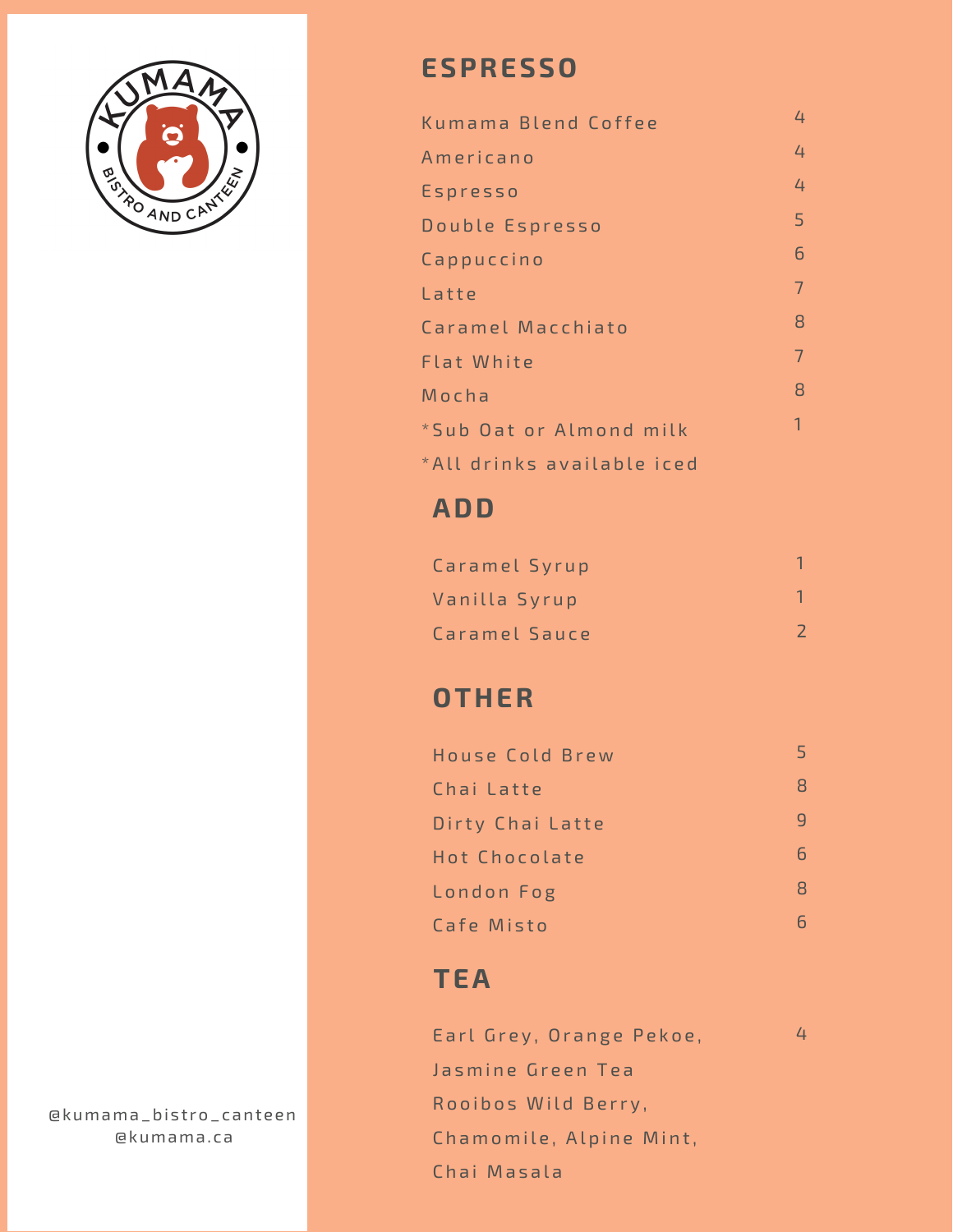

@kumama\_bist ro\_canteen @kumama.ca

## **DESSERT**

| Soft Serve Ice Cream 8 oz               |  |
|-----------------------------------------|--|
| *inquire on flavours                    |  |
|                                         |  |
| Chocolate Tart<br>$12 \overline{ }$     |  |
| Spiced honey, honeycomb, ganache        |  |
|                                         |  |
| $12 \overline{ }$<br>Passionfruit Bombe |  |
| Cardamom cake, almond, yuzu,            |  |
| passionfruit mousse                     |  |
|                                         |  |
| Affogato                                |  |

Espresso, 4 oz soft serve

## **AFTER DINNER**

| Fernet Branca                                                             | q  |
|---------------------------------------------------------------------------|----|
| Baileys 1 oz                                                              | 6  |
| Brachetto 6 oz - a sweet, red sparkling<br>Italian dessert wine           | q  |
| Black Sage Pipe (Canadian Port)2 oz                                       | 12 |
| Nikka from the barrel (Japanese whiskey)<br>1 oz neat or over a king cube | 14 |
| Park Mountain Joe (Shaft in a can)                                        | q  |